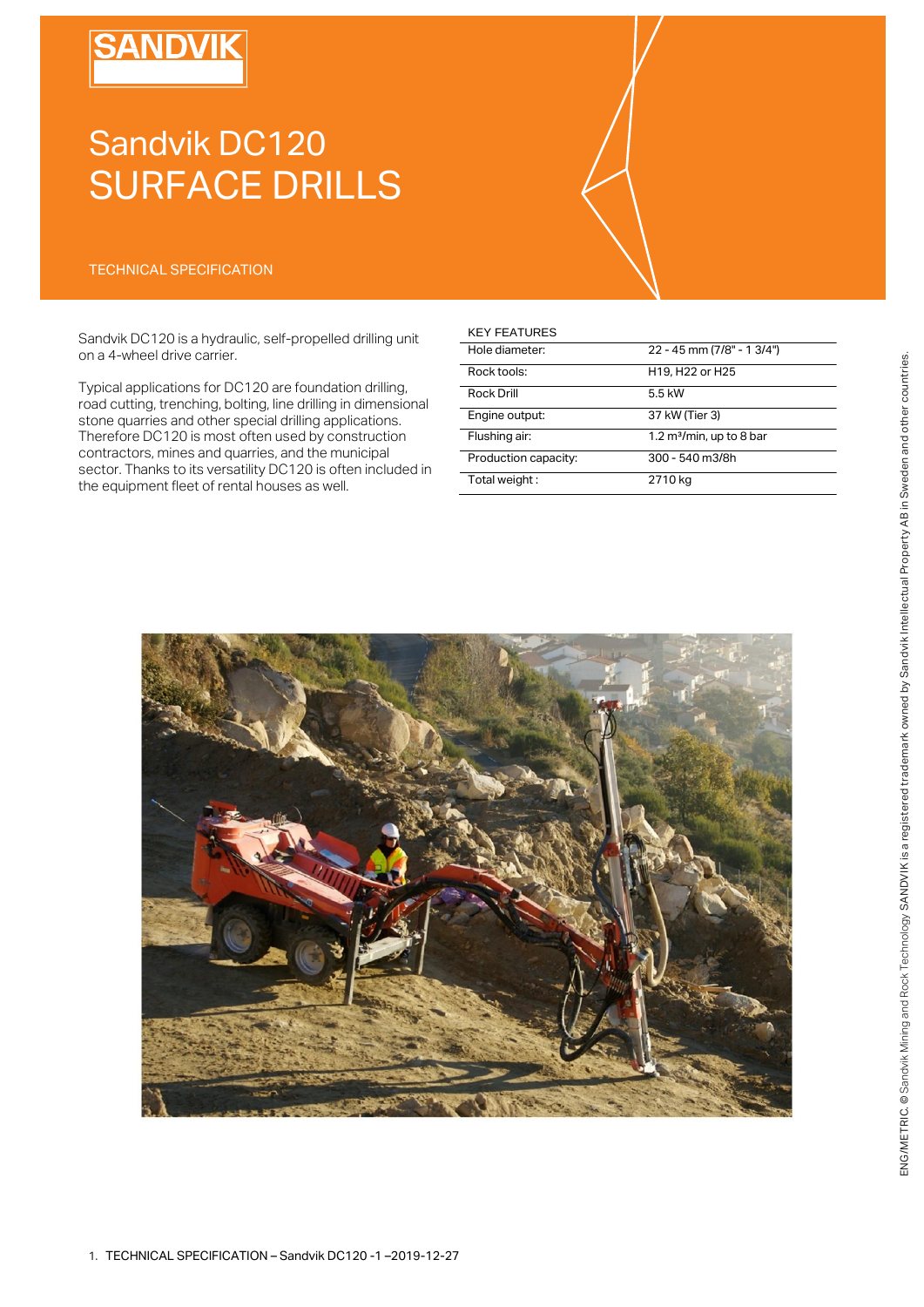| STANDARD COMPONENTS                                          |
|--------------------------------------------------------------|
| 1 pc Rock drill RD106, hydraulic                             |
| 1 pc Chain feed CF 100 x 32, incl. one set of jaws           |
| 1 pc Rod rack on the carrier                                 |
| 1 pc Boom DB 120, articulated                                |
| 1 pc Carrier, rubber-tyred                                   |
| 1 pc Power pack, diesel driven, hydraulic pumps and on-board |
| compressor                                                   |
| 1 pc Hydraulic system, open center                           |
| 1 pc Control system TA 132, manual                           |
| 1 pc Dust collection system DC 120 H, hydraulic              |
| 4 pcs Working lights                                         |
| 4 pcs Hydraulic jacks                                        |
| 1 set Manuals, paper copy                                    |
| 1 set manuals, USB memory                                    |
| EU-safety devices                                            |

| THE JAWS FOR DRILL STEELS  |                                       |                                            |
|----------------------------|---------------------------------------|--------------------------------------------|
| DRILL STEEL TYPE           | <b>DRILL STEEL</b><br><b>DIAMETER</b> | <b>RECOMMENDED</b><br><b>HOLE DIAMETER</b> |
| Hexagonal steels           | 19 mm 3/4"                            | 22 - 27 mm 7/8" - 1<br>1/16"               |
| Hexagonal steels           | 22 mm 7/8"                            | 28 - 45 mm 1 7/64"<br>$-1.3/4"$            |
| Hexagonal steels           | 25 mm 1"                              | 35 - 45 mm 1 3/8" -<br>13/4"               |
| MF rods                    | R <sub>23</sub>                       | 33 - 45 mm 1 5/16"<br>$-13/4"$             |
| Shank<br>adaptor/Shank rod | R <sub>23</sub>                       | $33 - 45$ mm 1 $5/16"$<br>$-13/4"$         |
| Shank rod Alpha<br>250     | 25 mm 1"                              | 35 - 45 mm 1 3/8" -<br>13/4"               |

| SELECTION OF OPTIONS                                          |
|---------------------------------------------------------------|
| Spirit level angle indicator                                  |
| TIM 1402 feed angle measuring system for DC120                |
| TIM 1403 feed angle and depth measuring system for DC120      |
| Kit for alternative steels, each                              |
| Biogradeable hydraulic oil                                    |
| Central lubrication system Lincoln                            |
| Chain tracks                                                  |
| Electric fuel filling pump                                    |
| Hydraulic winch                                               |
| Manual fuel filling pump                                      |
| Electric heater for engine 230 V                              |
| Exhaust gas purifier                                          |
| Shut down of suction for water holes                          |
| Water flushing kit without water pump                         |
| Water pump for water flushing kit                             |
| <b>Grinder Dynaset</b>                                        |
| Grinder Sandvik RG100H                                        |
| Grinder Sandvik RG400                                         |
| Extra manuals, price will be added according to pricing sheet |
| First service kit for DC120                                   |
| Tools for RD106, field kit (not include punches)              |
| Punches for RD106, workshop kit                               |

Service agreement - select level from extra item